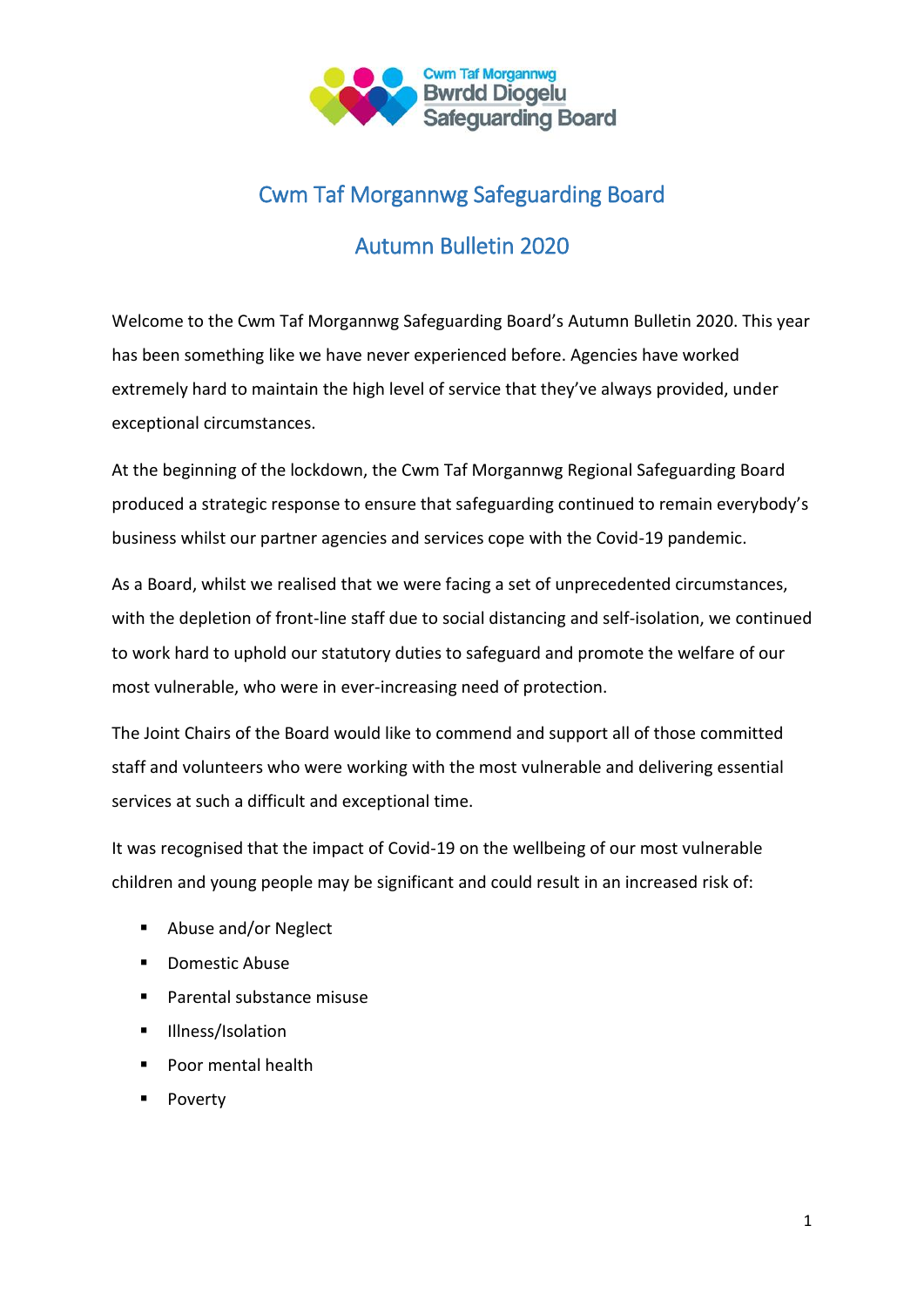

Quickly put into place were measures that would ensure that children, young people and adults in RCT, Merthyr Tydfil and Bridgend were safeguarded as well as they possibly could be during lockdown.

These included:

Silver (regional) and Bronze (local) Command groups being established to

- Co-ordinate the critical safeguarding activities of our partner agencies.
- **Providing weekly reports to Gold Command and the Regional Safeguarding Board on** the effectiveness of safeguarding arrangements, highlighting any risks or issues requiring escalation
- Receiving guidance from Welsh Government and the National Independent Safeguarding Board to ensure that the statutory duties of the Board were being fulfilled.



The Wales Safeguarding Procedures detail the essential roles and responsibilities for practitioners to ensure that they safeguard children and adults who are at risk of abuse and neglect.

These procedures are intended to guide safeguarding practice for all those employed in the statutory, third (voluntary) and private sector in health, social care, education, police, justice and other services.

The new Wales Safeguarding Procedures were launched on 11th November, 2019. There will be no printed copies of the procedures. Instead they will be available to everyone online, either via the dedicated **[Wales Safeguarding Procedures website](https://www.safeguarding.wales/)** or the mobile app which will be available for both iPhone and Android devices.

You can also find information on the Procedures on the Safeguarding Board's **[website,](https://www.cwmtafmorgannwgsafeguardingboard.co.uk/En/Professionals/WalesGuidanceAndInformation/WalesSafeguardingProcedures.aspx)** including:

- **[Wales Safeguarding Procedures](https://www.cwmtafmorgannwgsafeguardingboard.co.uk/En/Professionals/WalesGuidanceAndInformation/WalesSafeguardingProcedures7minBrief.pdf) – 7 Minutes Briefing**
- **What's different between the All Wales Child Protection Procedures and the Wales [Safeguarding Procedures?](https://www.cwmtafmorgannwgsafeguardingboard.co.uk/En/Professionals/WalesGuidanceAndInformation/DifferencesbetweentheAllWalesCPProceduresandtheWalesSafeguardingProcedures.pdf)**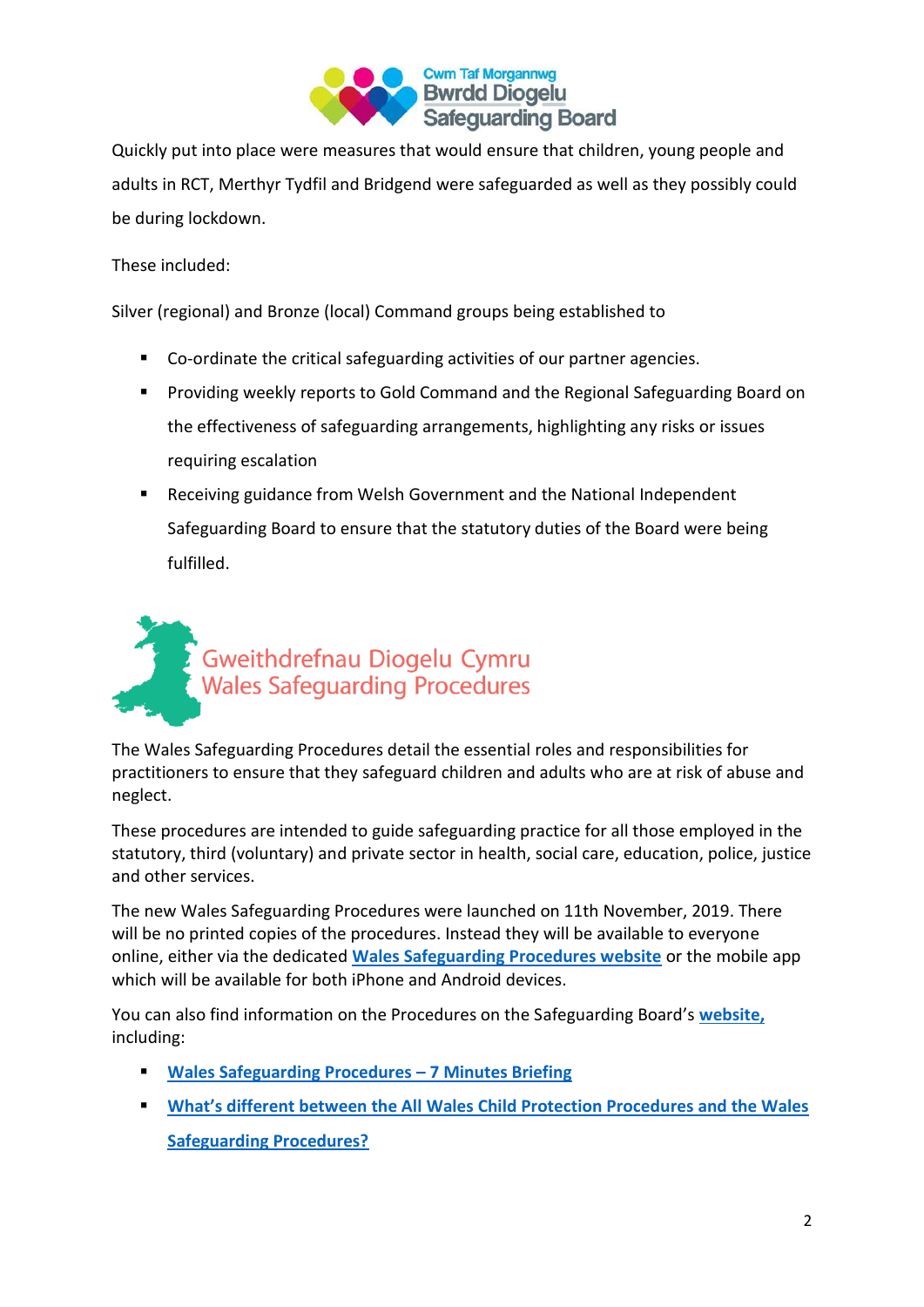



...Ddioddef o Gam-drin Domestig ...Be a Victim of Domestic abuse

www.ctmsb.co.uk

A campaign to raise awareness that men can be victims of domestic abuse has been developed by the Cwm Taf Morgannwg Safeguarding Board, in collaboration with the Cwm Taf Morgannwg VAWDASV (Violence against Women, Domestic Abuse and Sexual Violence) Steering Group.

This was in response to a recommendation from a Domestic Homicide Review into the death of a man in the Cwm Taf area due to domestic violence.

The campaign, which has been named "Any Man Can…" aims to highlight the issue of domestic abuse against men and to raise awareness of where they can go for information, advice and support in Rhondda Cynon Taf, Merthyr Tydfil and Bridgend.

A communications toolkit, which can be accessed via this **[link,](https://www.cwmtafmorgannwgsafeguardingboard.co.uk/En/Adults/AnyManCan%e2%80%a6ExperienceDomesticAbuse.aspx)** has been developed to provide partners with digital materials to assist them in raising awareness of this campaign. If you haven't already done so, please use the information and graphics available within your agencies on any communications channels you have available.



# 'In My House' animation highlights child on parents/carers domestic abuse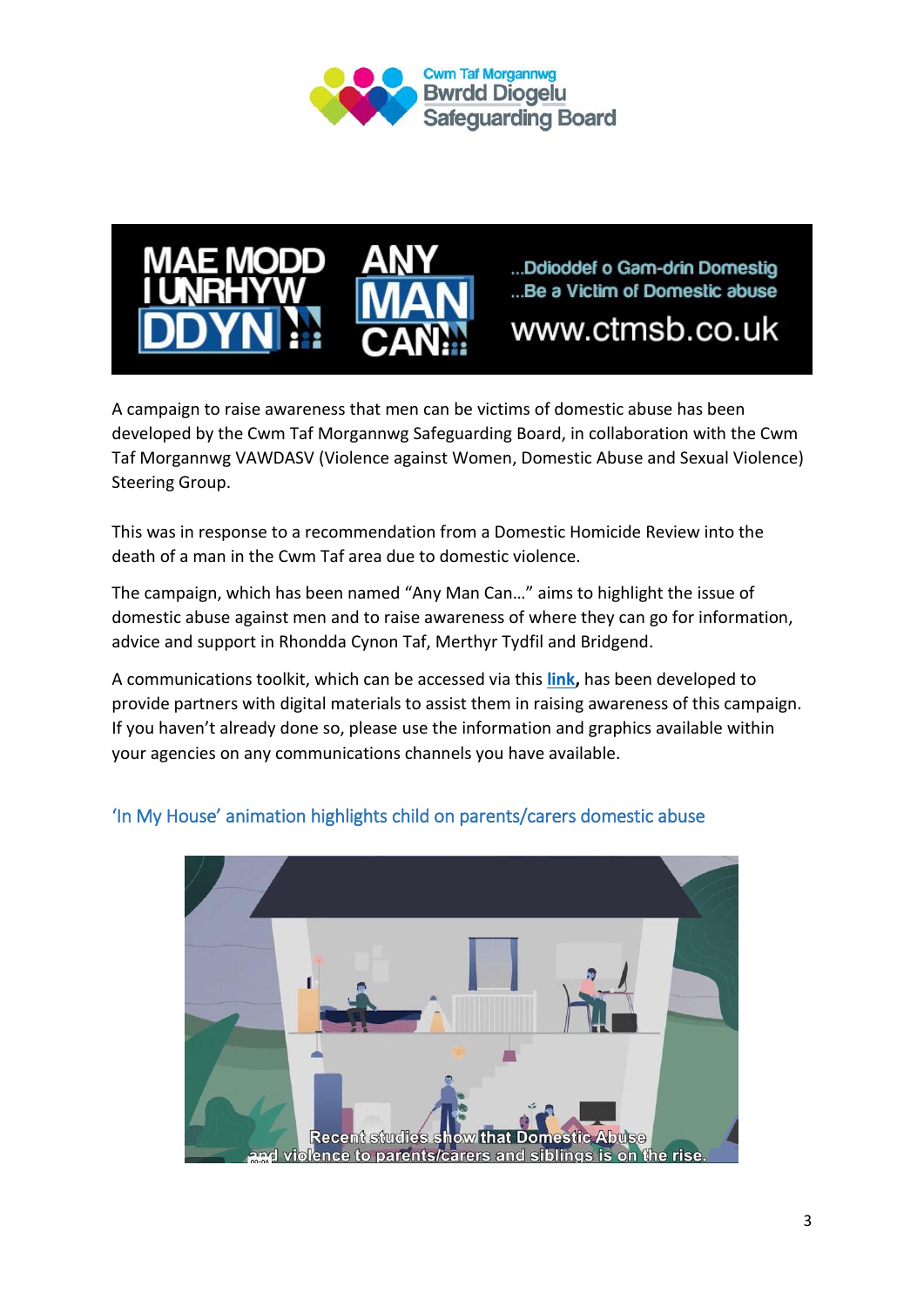

With the support of the Safeguarding Board, Safer Merthyr Tydfil and Merthyr Tydfil Youth Services, the Merthyr Tydfil Borough Wide Youth Forum produced an animation aiming to raise awareness about domestic abuse and violence by children and young people toward parents/carers.

The animation – 'In My House' – looks at some of the causes and consequences of child on parent domestic abuse, along with details of where to go for help and support.

The animation was due to be accompanied by a toolkit and launched through a regional event. Unfortunately, the event was cancelled due to Covid-19 restrictions. Despite the restrictions, the young people felt it was important that their message was aired, therefore the animation was uploaded to Facebook, Twitter and websites.

On Twitter the animation has gained 710 impressions, 5 media views, has had a total of 36 engagements and 3 re-tweets.

The original Facebook post by MTBWYF the animation gained a reach of 1877 people, 14 shares and 5 engagements. The second post by MTBWYF OF the animation has reached 1855 people, 8 shares and has had 43 engagements.

The animation was also uploaded on to the Board's Facebook page and has been viewed 1,683 times.

Finally, the animation has been shared with the Welsh Government, Safe Lives, National Independent Safeguarding Board and the Victims Commissioners' Group.

To view 'In My House', please select this **[link.](https://vimeo.com/417198258?fbclid=IwAR2CXg7C3KFYGF3Ot0MjKhcdzYVCEH3MqoyBgZEWoBRM2d9x9ikeMRW6qiM)**



Welsh Government has published an **[action plan](https://gov.wales/sites/default/files/publications/2019-07/national-action-plan-preventing-and-responding-to-child-sexual-abuse.pdf)** on tackling Child Sexual Abuse (CSA), including Child Sexual Exploitation (CSE) and Harmful Sexual Behaviour (HSB).

Included in this National Plan are actions for Regional Safeguarding Board partners who have a lead role in the implementation of this Plan.

One action is the promotion of Stop It Now! Wales and its campaign - 'Child sexual abuse prevention – It's time we talked about it'.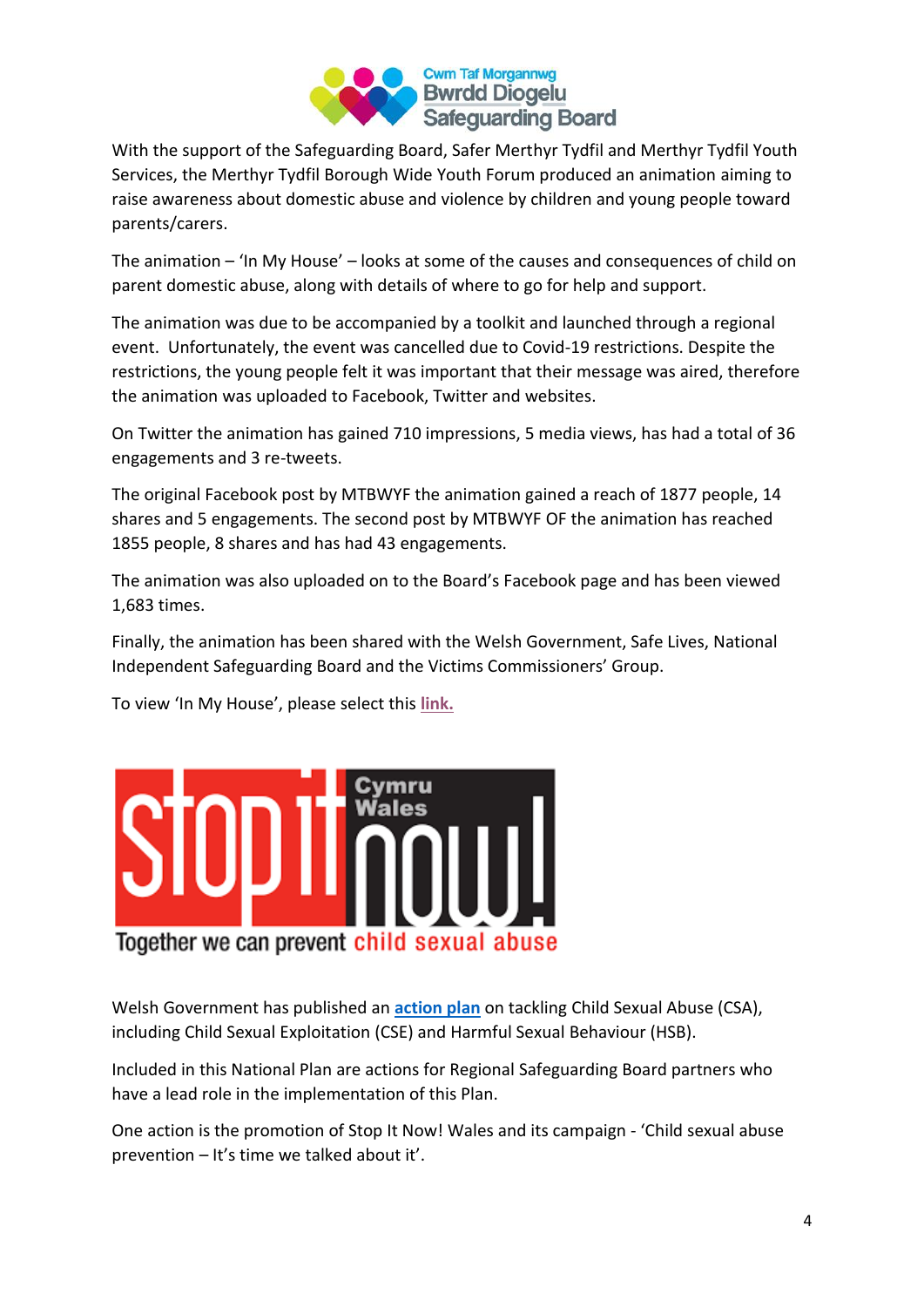

Stop It Now! Wales is a child sexual abuse prevention project that works across the country to ensure that parents, carers and professionals are as best placed as they can be to protect children from sexual abuse and exploitation.

Stop It Now! Wales is run by the child protection charity The Lucy Faithfull Foundation and are currently running a campaign across Wales called 'Child sexual abuse prevention – It's time we talked about it'.

Along with raising awareness of child sexual abuse, including where the risks lie, it aims to spread awareness that sexual abuse can happen to any child. It aims to make people aware that perpetrators take advantage of the fact that sexual abuse is a taboo subject to abuse children and to silence them. That means that by being aware that sexual abuse can and does happen, everyone in the community can help to keep children safe.

We want to encourage individuals across communities to talk about child sexual abuse in a safe way which is supportive of victims, and to encourage the public to report any concerns they have that a child is at risk.

Sexual abuse can have a devastating impact on childhoods and throughout life. We must work together to do everything we can to prevent child sexual abuse, to protect children at risk and to support children to recover from the significant harm that sexual abuse causes.

Please help to support this campaign by promoting it on the communications channels available to you. The materials can be accessed by selecting this **[link.](https://bit.ly/2RKRWVd)**

## Safeguarding Week 2020

Safeguarding Week will be taking place this year from  $16<sup>th</sup>$  to  $20<sup>th</sup>$  November, with 'Suicide Prevention' being the theme for Cwm Taf Morgannwg. If you are planning any activities or events in relation to suicide prevention or any other safeguarding issue, please complete and return this form to [beth.melhuish@rctcbc.gov.uk](mailto:beth.melhuish@rctcbc.gov.uk) by Monday, Friday,  $9<sup>th</sup>$  October.

#### First Virtual Learning Event a Success

During lockdown, the Safeguarding Board held its first ever virtual learning event. A learning event takes place as part of the process of an Adult or Child Practice Review and involves all practitioners who have had involvement with the case so that they can share their understanding of what has happened and identify key learning points.

The chair of the review was located in a venue along with one of the reviewers and the practitioners involved were in other venues with the panel members from their agencies, who were there to offer support if required.

Almost all attendees felt that, given the circumstances, this learning event was much better than expected, with plenty of opportunities for discussion.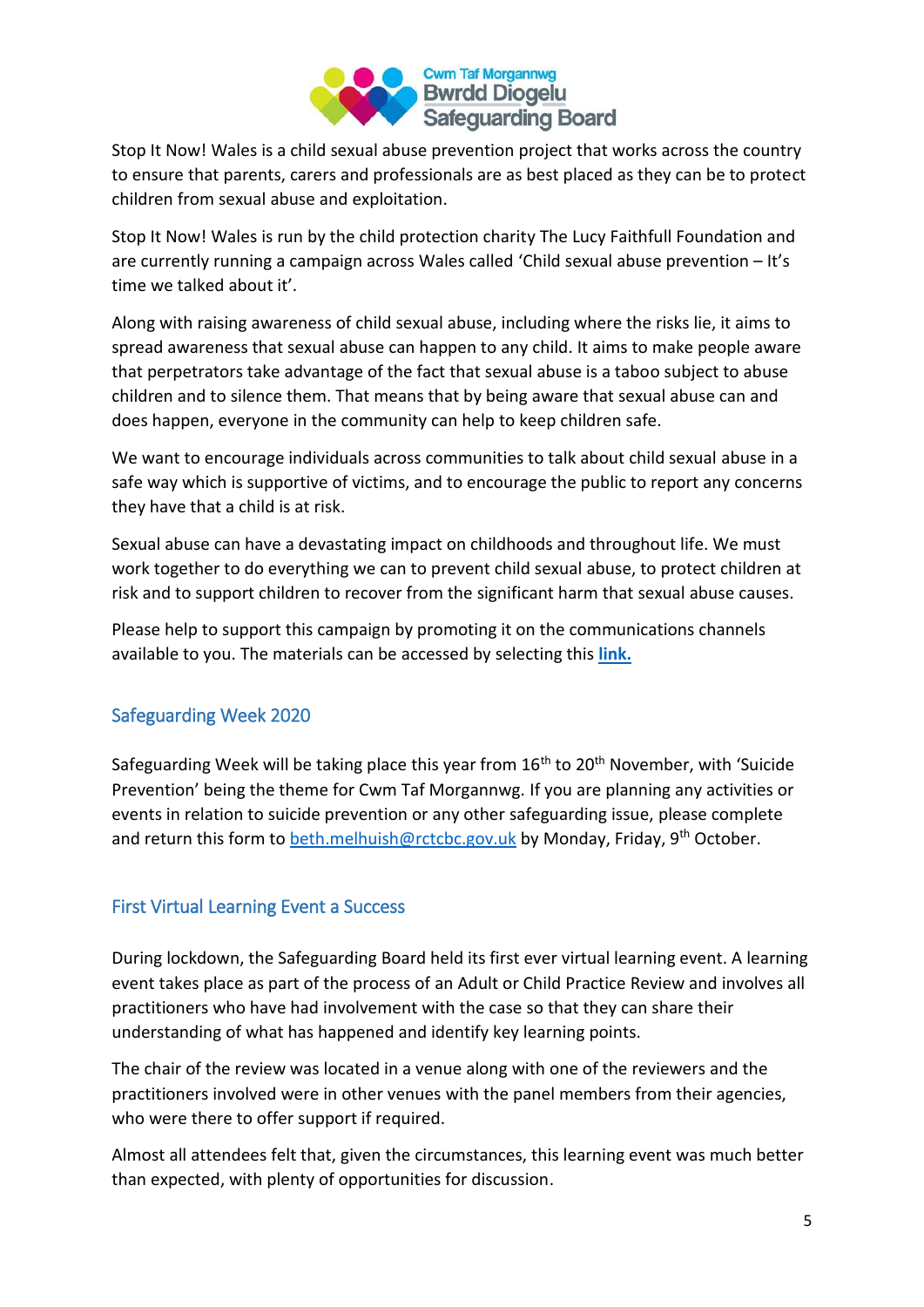

The event did have a minor 'glitches' in technology prior to the start, however these were rectified quickly. It has also been noted that more time needs to be allocated for future events such as this.

There are clear benefits in that agencies can access their own information and systems while contributing virtually, in addition to the time and money that is saved by the reduced need for travel. The reduction in travelling time also allows people from wider geographical areas to be included more easily.

Several respondents felt that provided the attendees are supported at their venue, this is a good way to hold events and think that these events should be held more often as they are a great learning tool for agencies.

### Annual Plan

The Safeguarding Board has published its Annual Plan for 2019/20, which includes the priorities which the Board will focus on and how they will be achieved**.**

The priorities are:

**1.** Enhance and promote a learning culture where the Board can evidence the difference it is making to safeguarding practice.

**2.** To have in place a fully integrated, functioning regional Safeguarding Board.

**3.** Improve communication and strengthen structural links with other Partnerships in the region in relation to areas of common concern.

**4.** Improve the way in which we engage and promote participation with our communities.

To view the Plan, please select this **[link.](https://www.cwmtafmorgannwgsafeguardingboard.co.uk/En/NewsEvents/pdfs/CTMSBAnnualPlan20202021.pdf)**

#### Annual Report

Every year, the Safeguarding Board is required to publish a report on its performance by 31<sup>st</sup> July. Due to disruption caused by Covid-19, we have been granted an extension which means that this year, the report can be published on 30<sup>th</sup> September.

The Report highlights the work that the Board has undertaken during in pursuit of its aim to ensure that the people of Cwm Taf are safeguarded from abuse, neglect or other forms of harm.

Once published, the Report will be available on this **[page](https://www.cwmtafmorgannwgsafeguardingboard.co.uk/En/AboutUs/AnnualReports.aspx)** of the Board's website.